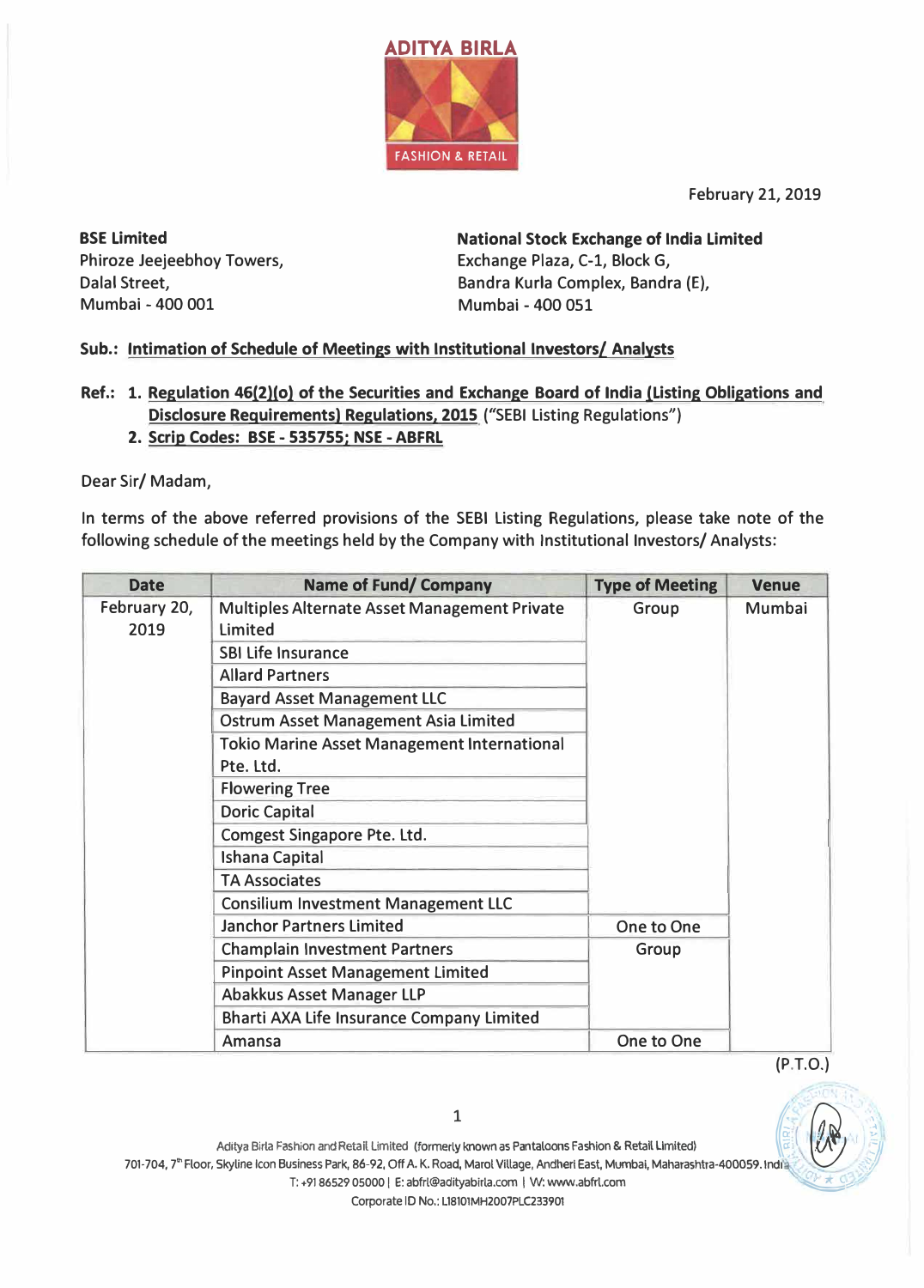

| <b>Date</b>  | <b>Name of Fund/ Company</b>                            | <b>Type of Meeting</b> | <b>Venue</b> |
|--------------|---------------------------------------------------------|------------------------|--------------|
| February 20, | <b>SBI Life Insurance</b>                               | Group                  | Mumbai       |
| 2019         | <b>Enam Holdings Private Limited</b>                    |                        |              |
|              | <b>Aviva Investors Global Services Limited</b>          |                        |              |
|              | <b>HDFC Life Insurance Company Limited</b>              |                        |              |
|              | Invesco Asset Management (India) Private Limited        |                        |              |
|              | <b>Khazanah Nasional</b>                                |                        |              |
|              | <b>GMO</b>                                              |                        |              |
|              | <b>IDFC Asset Management Company Limited</b>            |                        |              |
|              | <b>Birla Sun Life Insurance Company Limited</b>         |                        |              |
|              | BNP Paribas Asset Management (India) Private<br>Limited |                        |              |
|              | <b>IDFC Asset Management Company Limited</b>            |                        |              |
|              | Infina Finance Private Limited                          |                        |              |
|              | <b>Reliance Group</b>                                   |                        |              |
|              | <b>Steinberg India Advisors</b>                         |                        |              |
|              | <b>Enam Holdings Private Limited</b>                    |                        |              |
|              | Old Bridge Capital Management Private Limited           |                        |              |
|              | <b>IDBI Federal Life Insurance Company Limited</b>      |                        |              |
|              | <b>Cartica Capital</b>                                  | Group                  |              |
|              | <b>Axis Asset Management Company Limited</b>            |                        |              |
|              | Motilal Oswal Asset Management Company<br>Limited       |                        |              |
|              | <b>AEGON Life Insurance Company Limited</b>             | Group                  |              |
|              | <b>Enam Holdings Private Limited</b>                    |                        |              |
|              | <b>IIFL Asset Management Limited</b>                    |                        |              |
|              | <b>Kotak Group</b>                                      |                        |              |
|              | Kotak Mahindra Bank (Private Equity, KIAL)              |                        |              |
|              | <b>Chanakya Wealth Creation</b>                         |                        |              |
|              | <b>New Horizon Investments</b>                          |                        |              |
|              | <b>Edelweiss Global Asset Management Limited</b>        |                        |              |
|              | <b>Canara Robeco Mutual Fund</b>                        |                        |              |
|              | Nalanda Capital (India) Advisors Private Limited        |                        |              |
|              | <b>White Oak Capital</b>                                | Group                  |              |
|              | Avendus Capital Alternate Strategies Private<br>Limited |                        |              |
|              | <b>Mirae Asset Global Investments</b>                   |                        |              |
|              | ICICI Prudential Asset Management Company<br>Limited    |                        |              |



Aditya Birla Fashion and Retail Limited (formerly known as Pantaloons Fashion & Retail Limited)<br>701-704, 7<sup>th</sup> Floor, Skyline Icon Business Park, 86-92, Off A. K. Road, Marol Village, Andheri East, Mumbai, Maharashtra-4000 T: +91 86529 05000 | E: abfrl@adityabirla.com | W: www.abfrl.com

Corporate ID No.: L18101MH2007PLC233901